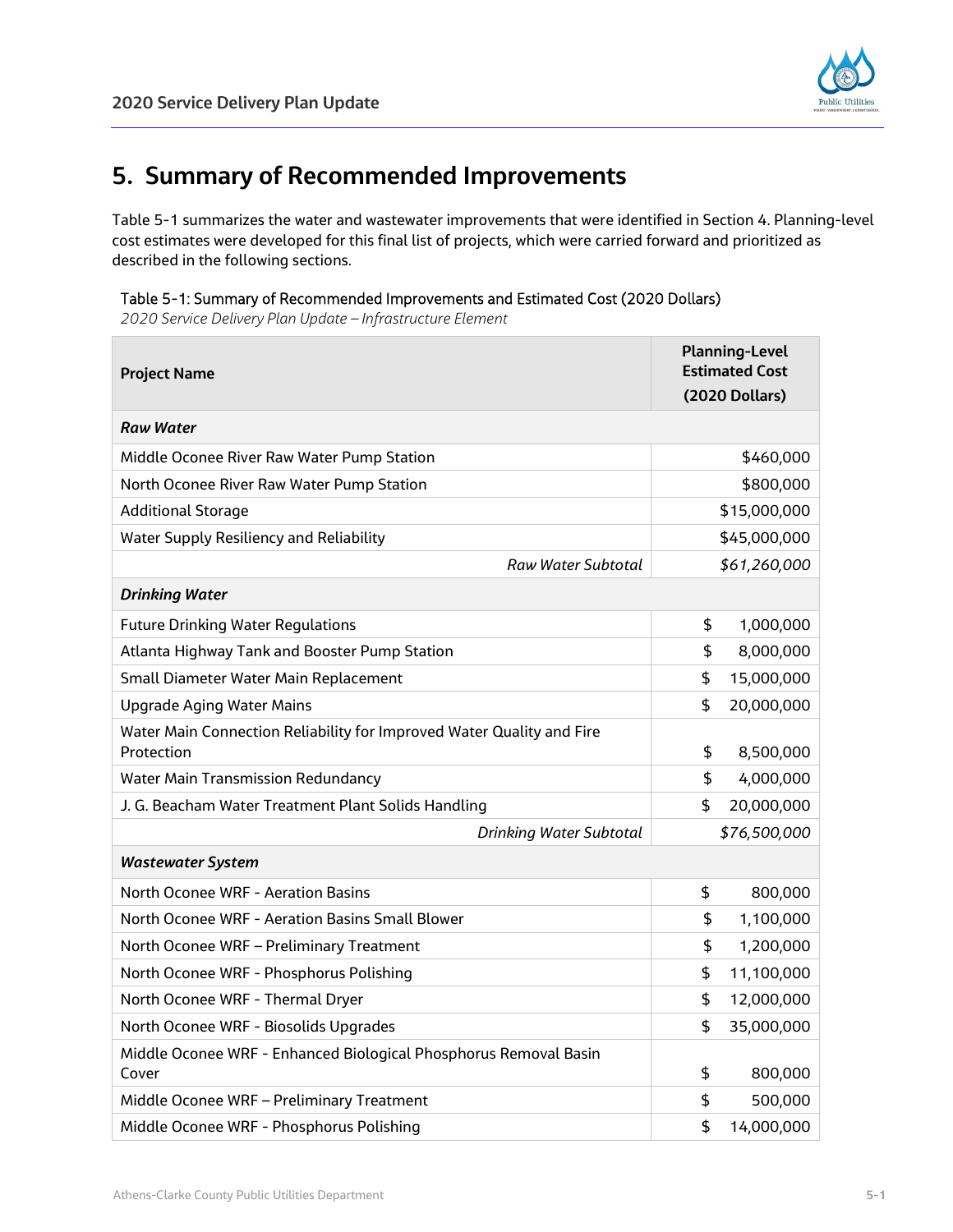

## Table 5-1: Summary of Recommended Improvements and Estimated Cost (2020 Dollars)

*2020 Service Delivery Plan Update – Infrastructure Element*

| <b>Project Name</b>                                                             |    | <b>Planning-Level</b><br><b>Estimated Cost</b> |  |
|---------------------------------------------------------------------------------|----|------------------------------------------------|--|
|                                                                                 |    | (2020 Dollars)                                 |  |
| Middle Oconee WRF Influent Pumps                                                | \$ | 2,200,000                                      |  |
| Middle Oconee WRF Electrical Building                                           | \$ | 6,200,000                                      |  |
| Middle Oconee WRF Operations Building                                           | \$ | 2,000,000                                      |  |
| Cedar Creek WRF - Ultraviolet Disinfection                                      | \$ | 600,000                                        |  |
| Cedar Creek WRF - Phosphorus Polishing                                          | \$ | 6,300,000                                      |  |
| <b>Cedar Creek WRF Influent Pumps</b>                                           | \$ | 1,200,000                                      |  |
| Cedar Creek WRF Emergency Generator                                             | \$ | 6,000,000                                      |  |
| <b>Targeted Sanitary Sewer Flow Monitoring</b>                                  | \$ | 500,000                                        |  |
| Prioritized Sewer Rehabilitation and Replacement                                | \$ | 8,000,000                                      |  |
| Long-term Sanitary Sewer Evaluation Survey (SSES) and Rehabilitation<br>Program | \$ | 500,000                                        |  |
| <b>Tanyard Branch Interceptor Improvements</b>                                  | \$ | 10,300,000                                     |  |
| <b>Upper North Oconee West Trunk Improvements</b>                               | \$ | 2,900,000                                      |  |
| Upper North Oconee Interceptor - Phase 2B                                       | \$ | 11,500,000                                     |  |
| Upper North Oconee Interceptor - Phase 2C                                       | \$ | 8,400,000                                      |  |
| Sanford Stadium Sanitary Sewer Interceptor Improvements Phase 1                 | \$ | 5,800,000                                      |  |
| <b>Voyles Road Sanitary Sewer Upgrade</b>                                       | \$ | 3,900,000                                      |  |
| Brooklyn Creek Interceptor Improvements                                         | \$ | 11,600,000                                     |  |
| Middle Oconee East Trunk Improvements Phase 1                                   | \$ | 13,000,000                                     |  |
| Middle Oconee West Trunk Improvements Phase 1                                   | \$ | 12,500,000                                     |  |
| Middle Oconee East Mill Run Sewer Replacement                                   | \$ | 1,000,000                                      |  |
| Turkey Creek Interceptor Improvements                                           | \$ | 1,500,000                                      |  |
| Hampton Park Gravity Sewer Interceptor                                          | \$ | 1,500,000                                      |  |
| Kingswood Subdivision Gravity Sewer Collector Improvements                      | \$ | 1,100,000                                      |  |
| McNutt Creek Sewer Interceptor Improvements Phase 1                             | \$ | 14,000,000                                     |  |
| Mitchell Bridge Sewer Interceptor Improvements                                  | \$ | 6,000,000                                      |  |
| Cedar Creek Interceptor Improvements - Phase 1                                  | \$ | 2,500,000                                      |  |
| Trail Creek East/West Extension - Project 3 (TCE-3)                             | \$ | 1,200,000                                      |  |
| Trail Creek East/West Extension - Project 4 (TCE-2, TCE-4)                      | \$ | 1,400,000                                      |  |
| Upper North Oconee/North Oconee River East Extension (UNO-8)                    | \$ | 750,000                                        |  |
| Bear Creek Gravity Sewer Extension (BC-2)                                       | \$ | 1,500,000                                      |  |
| Turkey Creek Gravity Sewer Extension (TC-2)                                     | \$ | 1,700,000                                      |  |